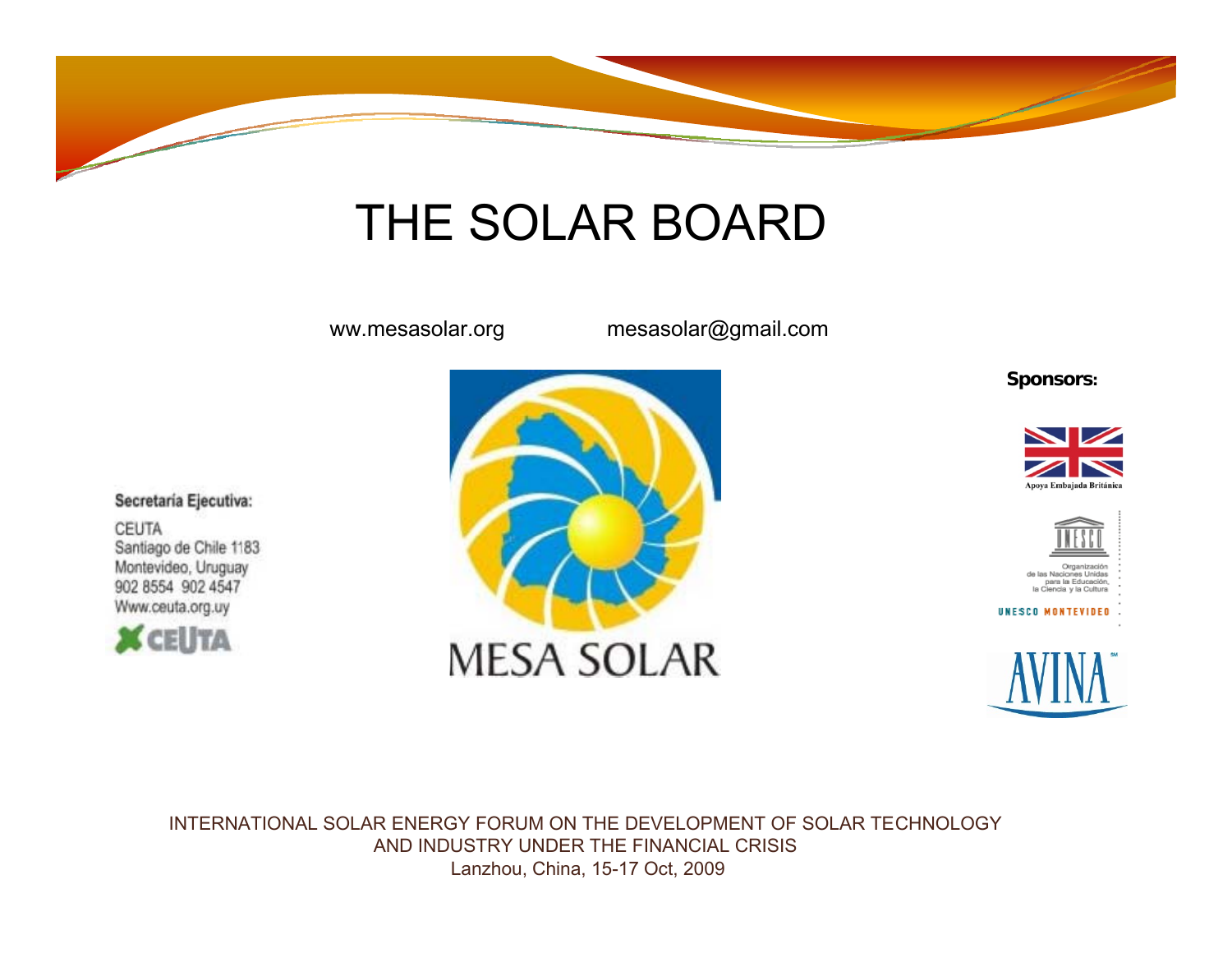



The SOLAR BOARD is a multidisciplinary group that advocates for the inclusion and development of the Solar Energy in Uruguay.

Aim:

Enhance the use of solar energy in Uruguay, promoting the creation of an infrastructure that leads to the development of solar systems and coordinating actions among institutions linked to the theme.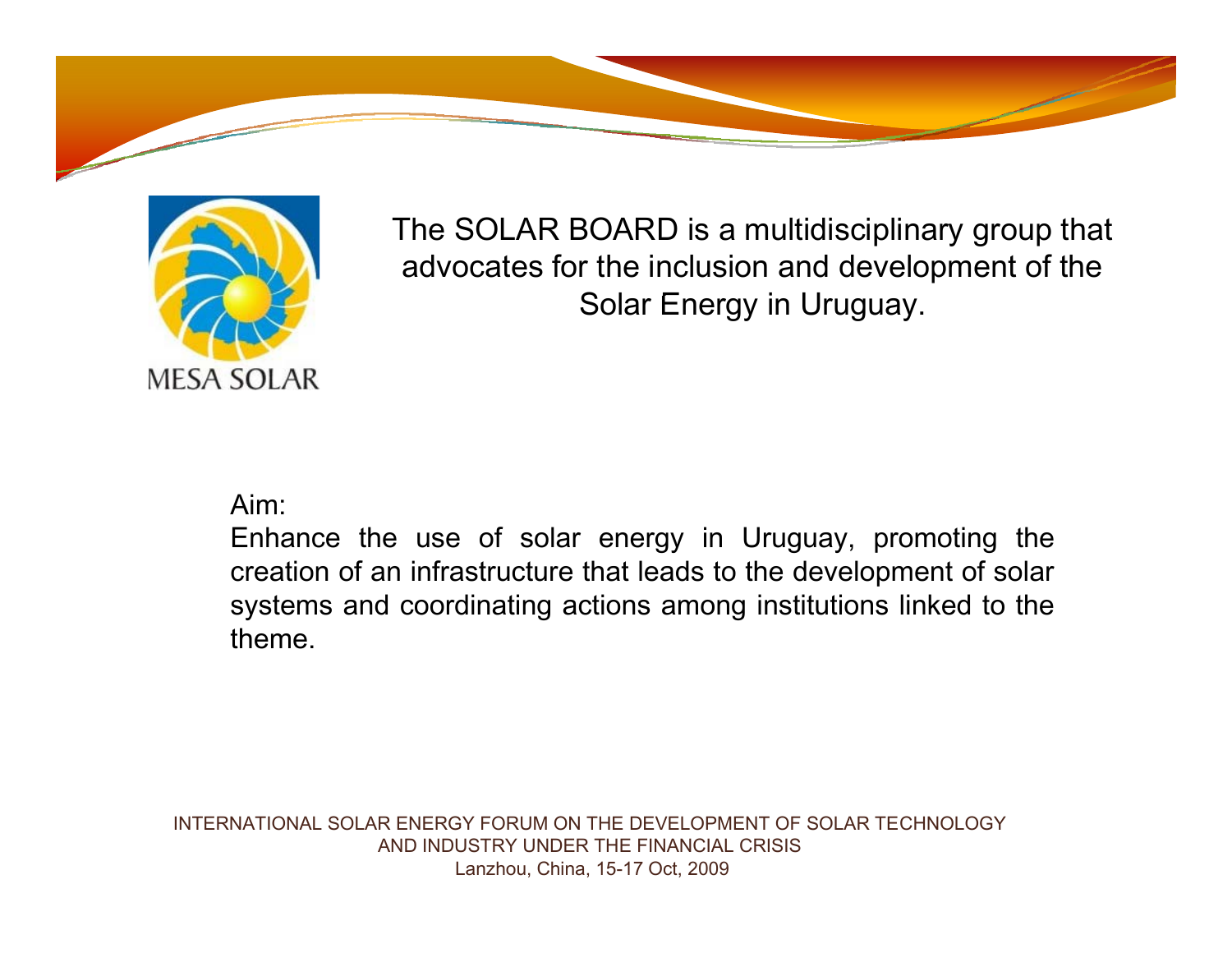

## INTRODUCCIÓN

### **ORIGEN**

August 2007- The SOLAR BOARD was launched at the IV Regional Forum of Renewable Energy. Montevideo - Uruguay

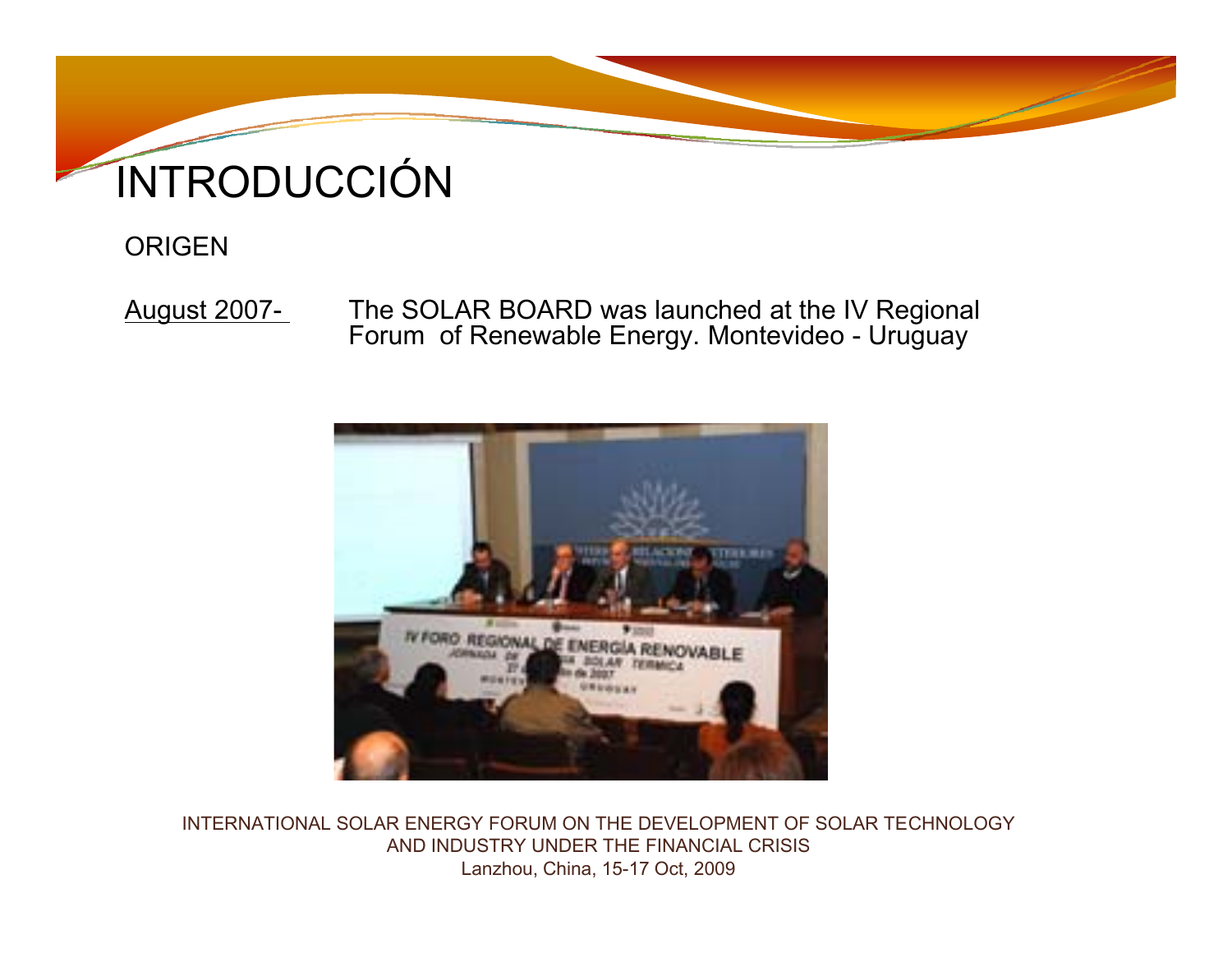







UNESCO MONTEVIDEO





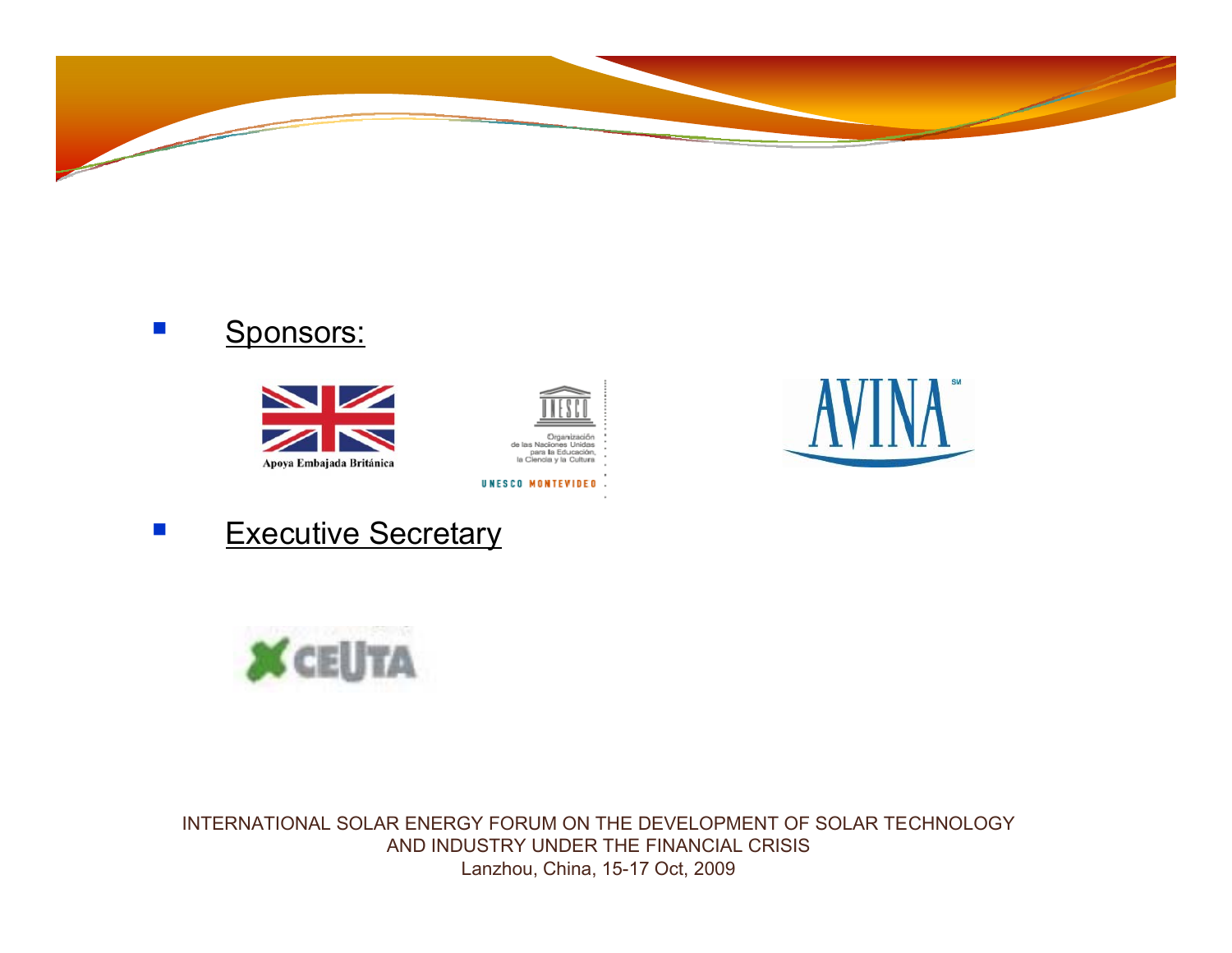## Members

#### **Professional and Technical Associations**

Sociedad de Arquitectos del Uruguay Asociación de Ingenieros del Uruguay Asociación de Ingenieros Q ímicos Del Ur g <sup>a</sup> Intendencia Municipal de Canelones Ingenieros uímicos uu Asociación de Ingenieros Tecnológicos del Uruguay Asociación de Instaladores Sanitarios del Uruguay Asociación de Instaladores Térmicos del Uruguay Unión de Instaladores Sanitarios del Uruguay.

#### **Private Companies**

Asociación de Promotores Privados del Uruguay Asociación Nacional de Micro y Pequeñas Empresas Asociación Uruguaya de Acondicionamiento Térmico Consultores privados Empresas varias relacionadas a la técnología

#### **Public and Private Universities**

Universidad de Montevideo Centro de Producción Más Limpia UNIT Instituto Uruguayo de Normas - Universidad ORT - Facultad de Arquitectura - Universidad de la República - Facultad de Arquitectura - Facultad de Ingeniería Universidad del Trabajo - Consejo de Educación Técnico Profesional - IEC

INTERNATIONAL SOLAR ENERGY FORUM ON THE DEVELOPMENT OF SOLAR TECHNOLOGY AND INDUSTRY UNDER THE FINANCIAL CRISIS Lanzhou, China, 15-17 Oct, 2009

#### **State Companies , Local Goverments Ministeries and State Organizations**

y lntendencia Municipal de Montevideo Intendencia Municipal de Tacuarembó LATUComisión de Industria, Energía y Minería del Senado de la República, MIEM-DNETN-Proy. Eficiencia Energética MVOTMA-Unidad Cambio Climático y Dirección Nacional de ViviendaURSEAUTE

#### **Other**

REDES-Amigos de la Tierra FUCVAM

Técnicas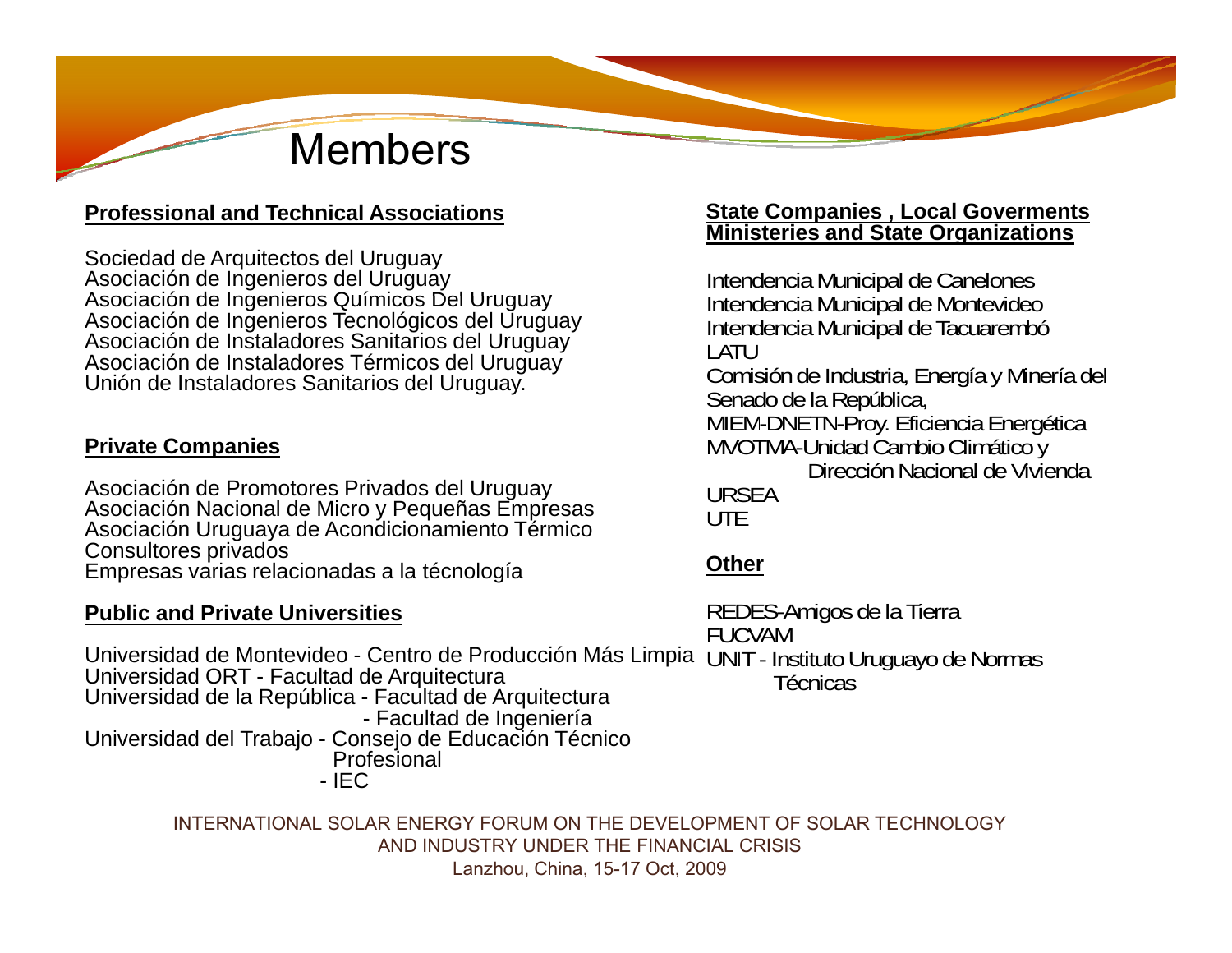## URUGUAY





- •AREA: In shore 176.215 Km2 ,Off shore 125.057 km²
- •POPULATION: 3.240.000 hab.
- •POPULATION CHANGE 1996-2004: 2.6%
- •POPULATION DENSITY: 18.8 hab/km2
- $\bullet$ LIFE EXPECTANCY : 76 years
- •AVERAGE POPULATION PER HOUSEHOLD: 3,2
- •LITERACY RATE: 97%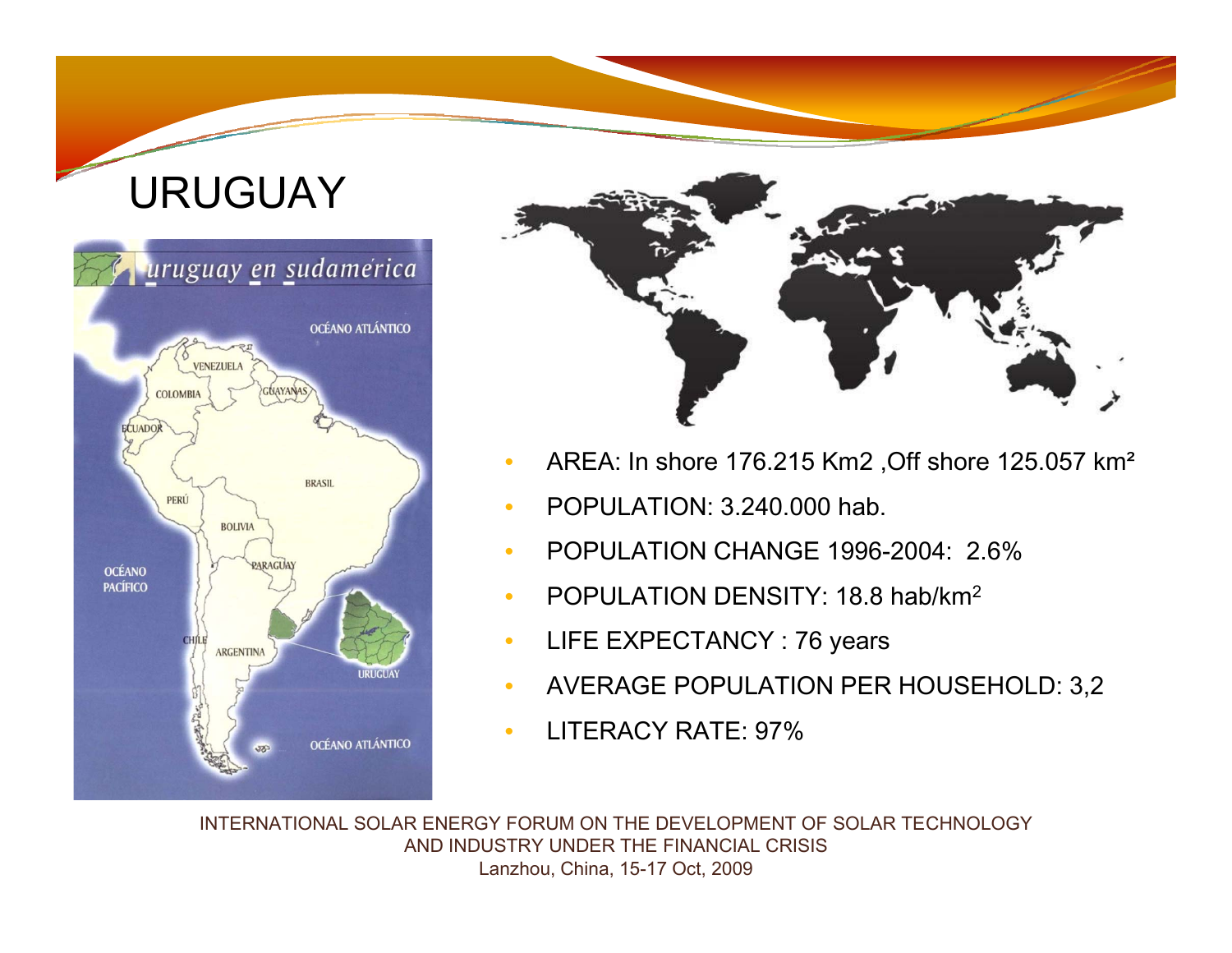### URUGUAY



- ETHNICITY: 88-94% of the population is of mostly European and/or mixed descent.
	- POLITICS: Uruguay is a Democratic Republic. Frente Amplio, a coalition of left parties, forms the current national government (05-09).
		- CORRUPTION : The CPI ranks Uruguay with 6.7 (N°25 in the world) same place as Spain. And the first place with Chile in Latin America.
			- • ECONOMY: Uruguay's economy has historically been based on livestock production. Recently, other industries such as tourism, financial services and software industry have been developed.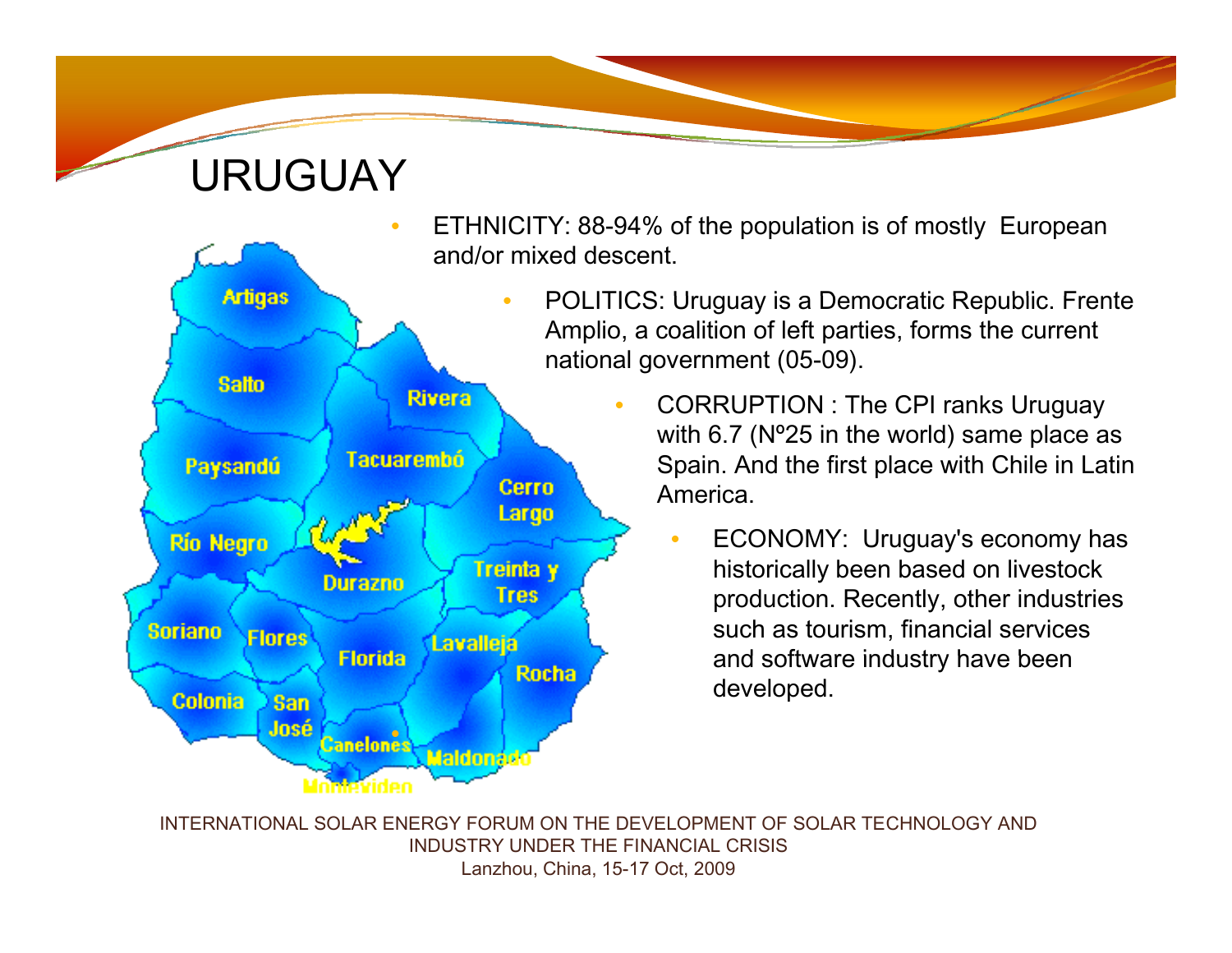## National Energy Situation in 2008

- $\checkmark$  High dependency on petroleum (double of the world-wide average).
- $\checkmark$  Limited local energy resources (35 % to 40%).
- $\checkmark$  Difficulty to guarantee energy supply.
- $\checkmark$  Absence of a developed culture on energy efficiency.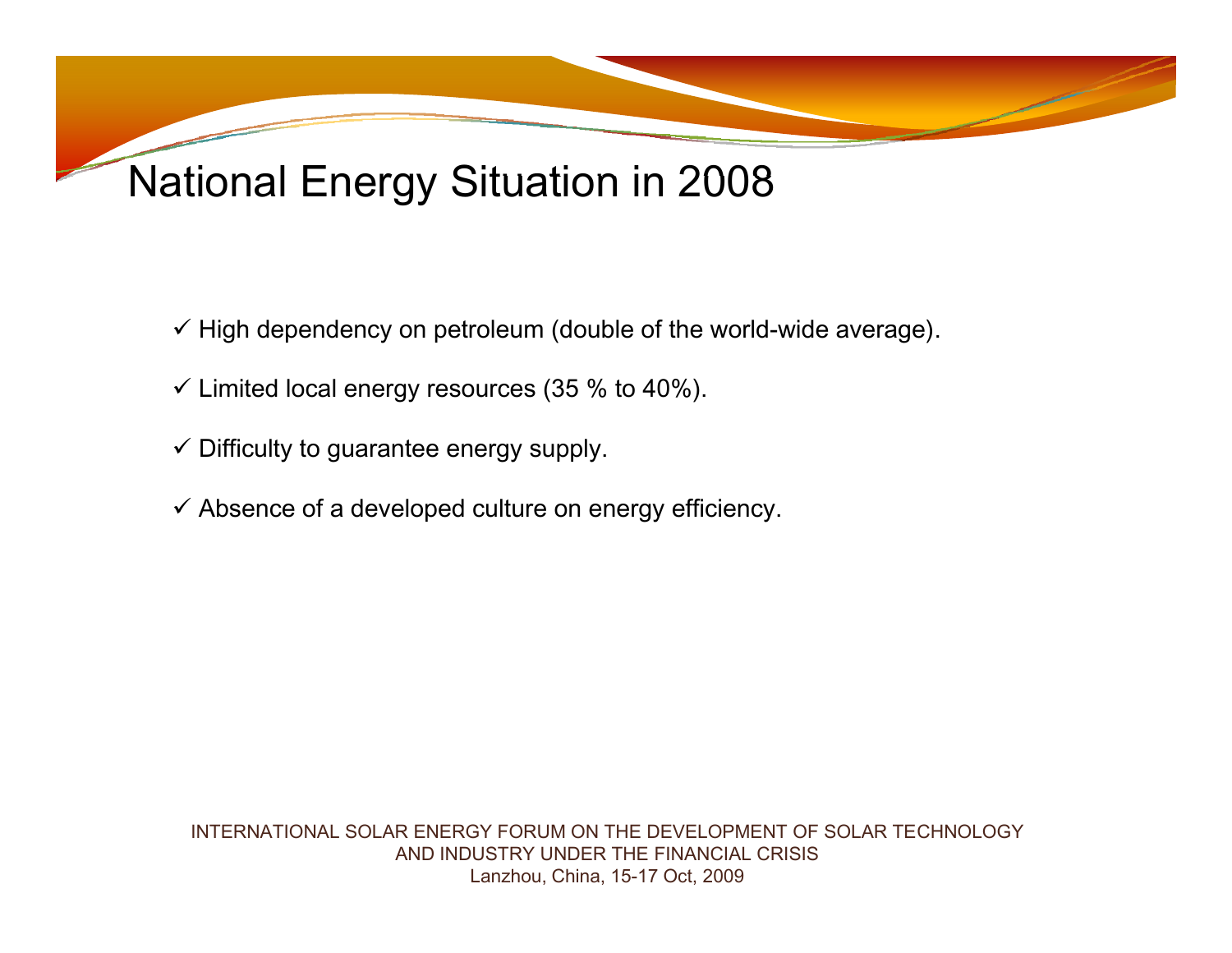## Uruguayan Primary Energy Supply

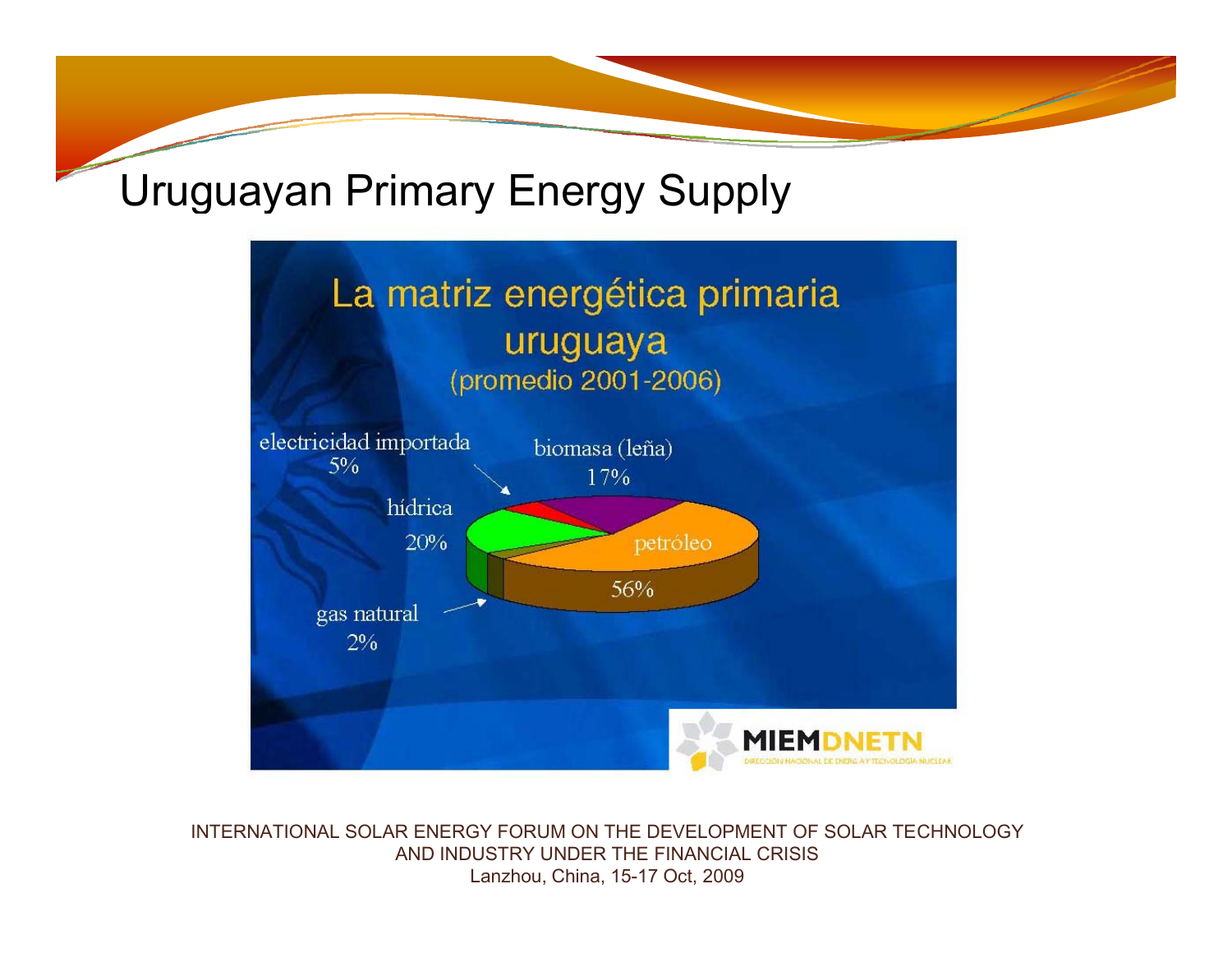## The Power Consumption in Uruguay

## El consumo de energía en Uruguay (2006)

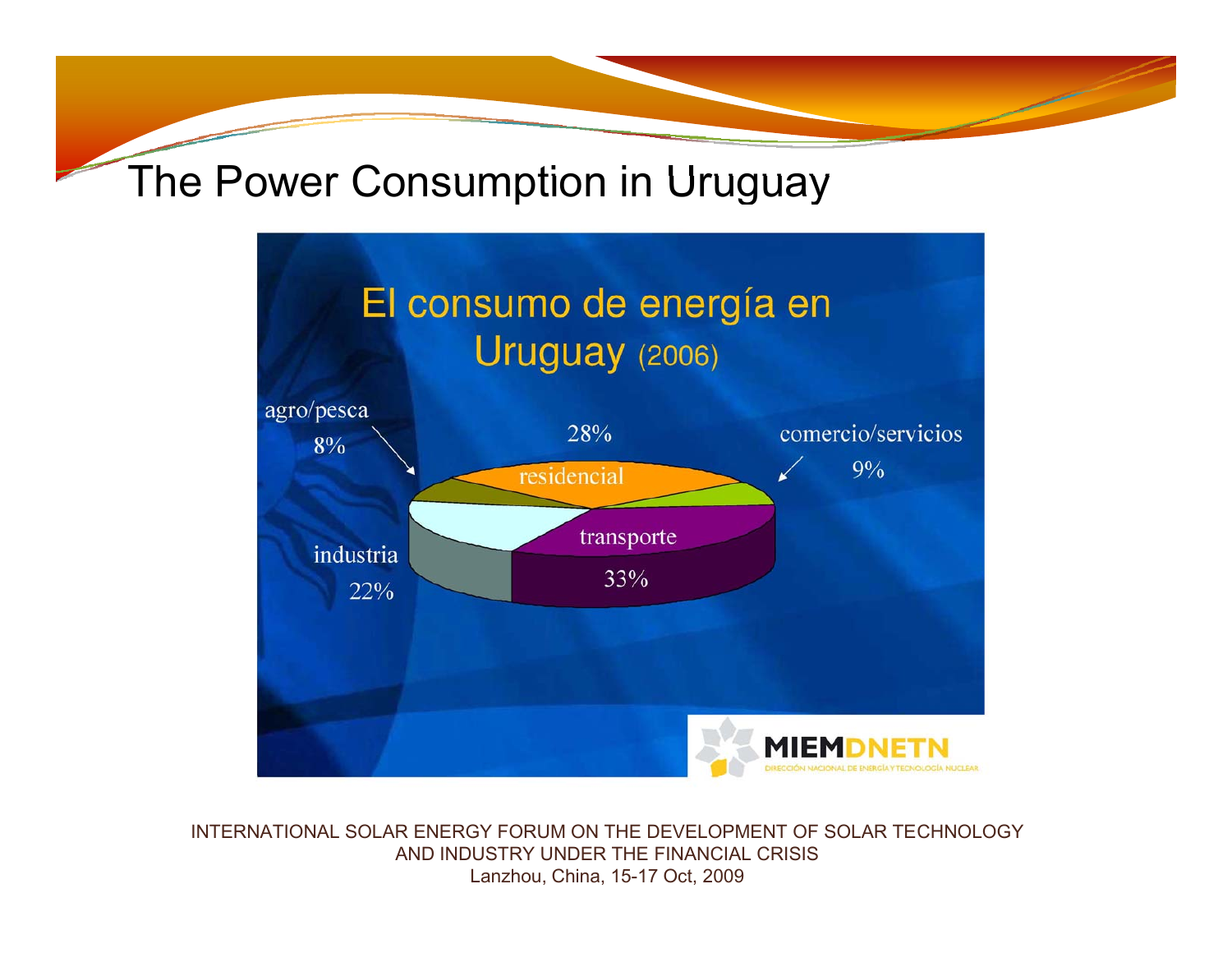

### Diversification of the energy supply

- $\triangleright$  to guarantee energy supply at a reasonable price
	- to reduce dependency on imported petroleum
	- to increase participation of local energy resources
	- to promote introduction of nontraditional renewable sources (wind, solar, biomass, bio-fuel)
- $\triangleright$  introduction of other sources (natural gas and possibly coal and nuclear)
- $\triangleright$  to stimulate entrepreneurships to generate local development
- $\triangleright$  to guarantee environmental awareness
- ¾ to approve a law on energy efficiency –September2009
- $\triangleright$  to approve a law on thermal solar energy September 2009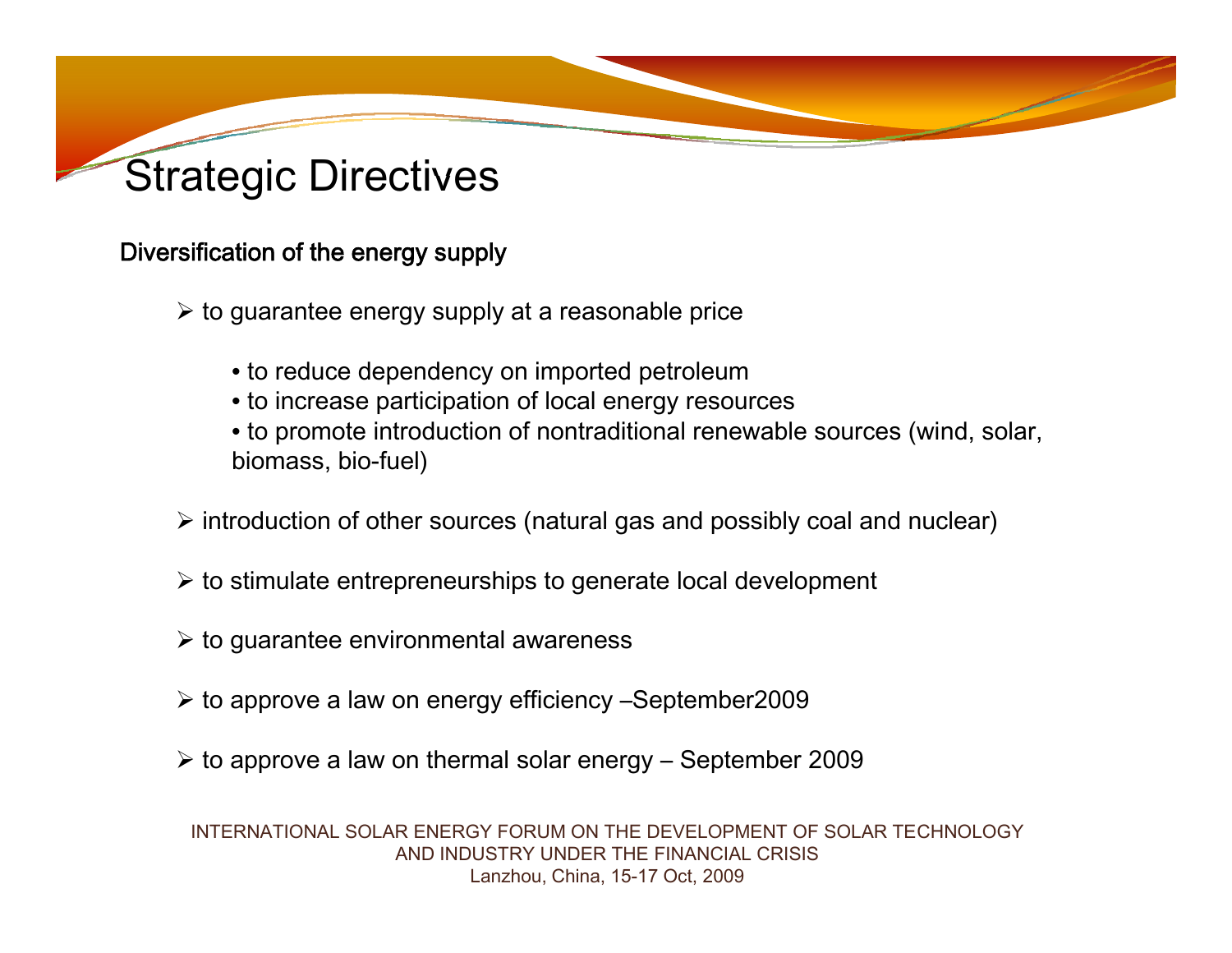#### Governmental Goals - Medium Term

### Composition of the energy supply

- $\triangleright$  Guaranteed natural gas supply
- $\geq$  30 % of used agro-industrial residues for energy production
- $\triangleright$  5 % of electrical energy of nontraditional renewable sources (wind, solar, biomass)
- $\triangleright$  reduce petroleum energy supply to 45 %
- $\triangleright$  reduce petroleum used for electricity generation by 10 %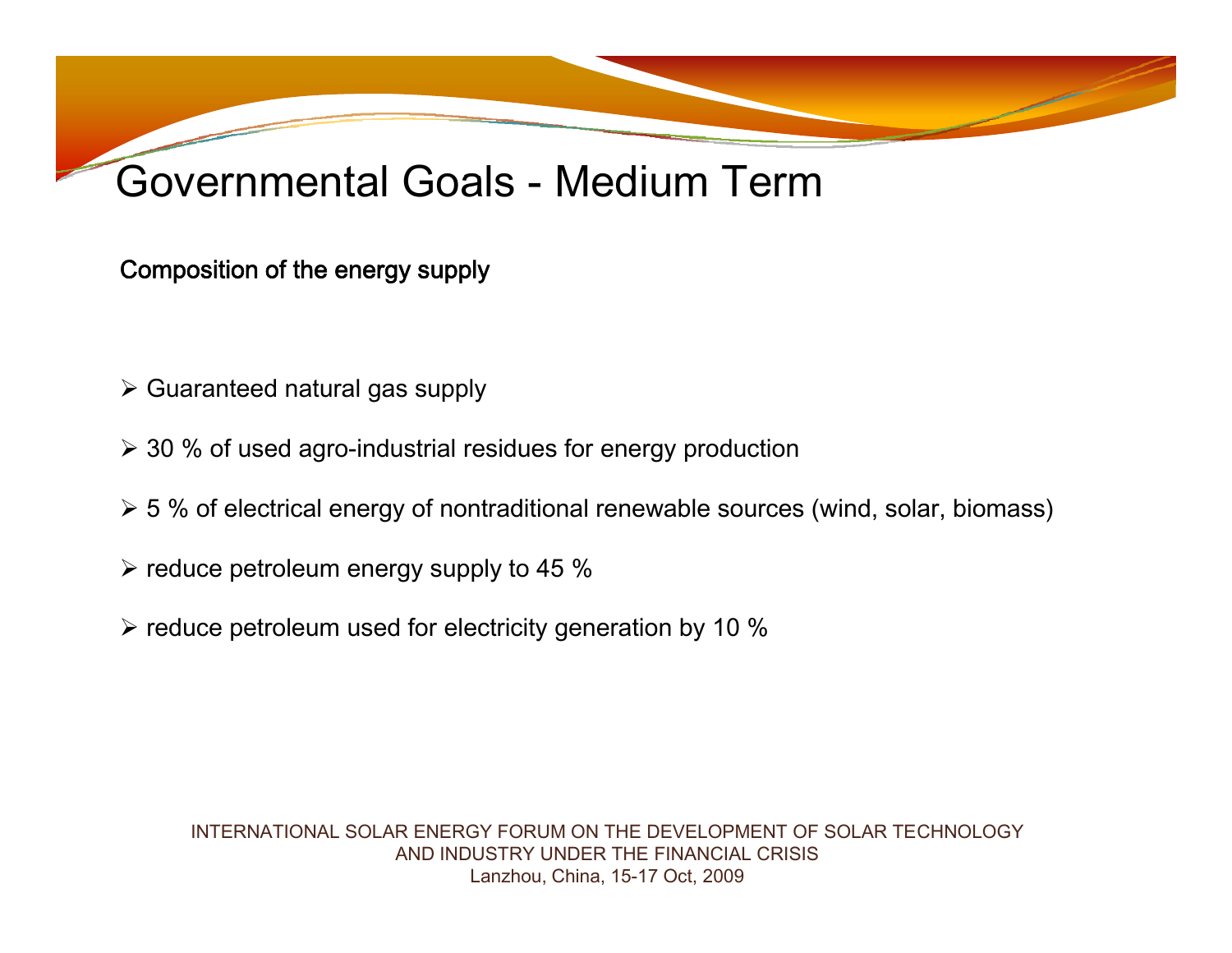## Guidelines to Change the Energy Supply the Electrical Sector.

To introduce renewable energy technologies

- $\geq$  200 to 300 MW of wind energy
- ¾ 200 MW of biomass
- ¾ 50 MW of h ydropower
- $\triangleright$  Photovoltaic pilots farms

¾ Micro Wind Energy generation and Solar Water Heating for Domestic use, Small and Medium Enterprises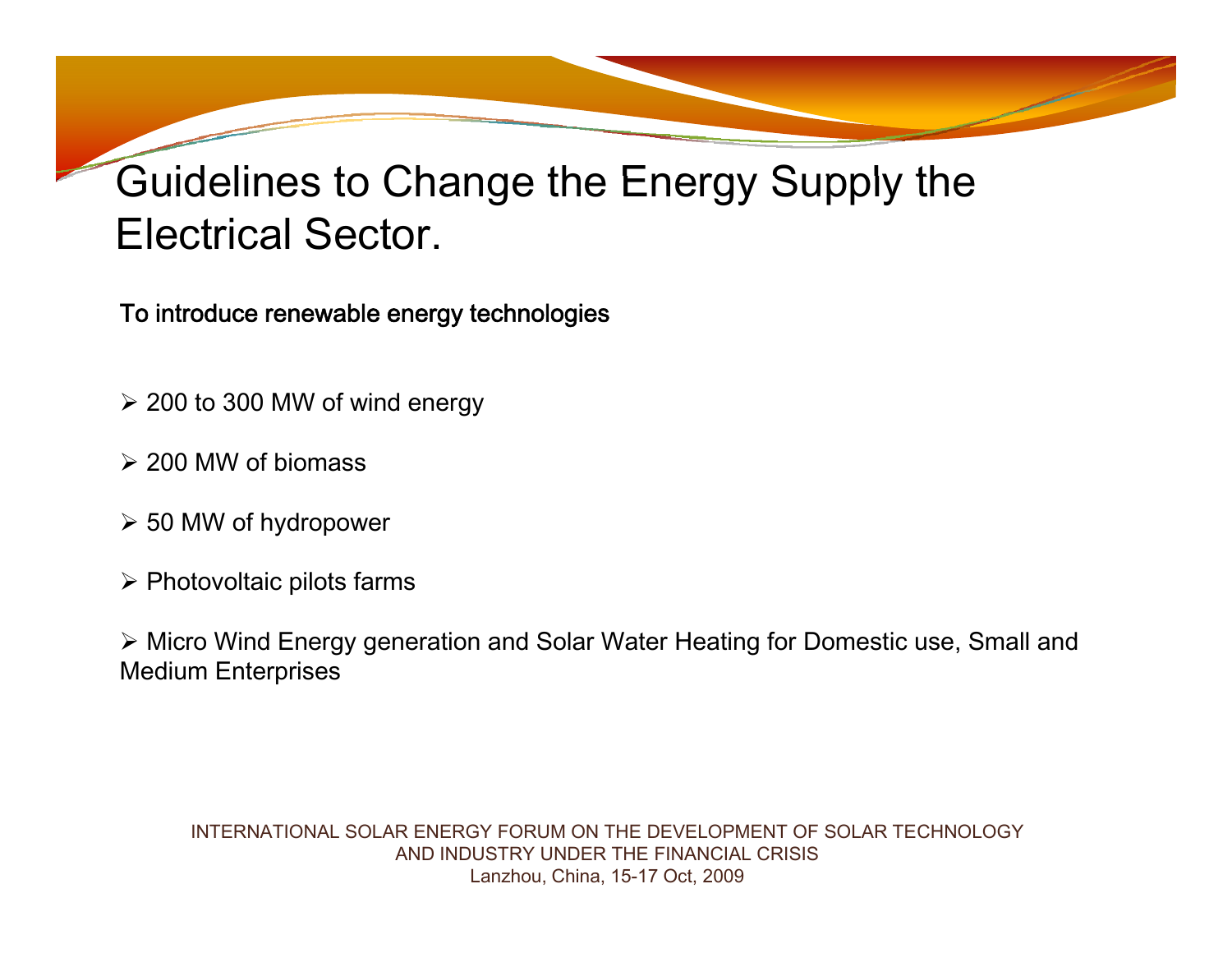## Current Situation of Solar Thermal Energy

#### Installed Surface Area

Installed Total Surface Area - 4.870 m2 Surface in Operation - 3.820 m2 In Operation - 78 % Installed Surface per capita - 1.5 m<sup>2</sup>/1.000 inhabitants

#### **Increase in Installed Surfaces**



According to report of the Ministry Industry and Energy of Uruguay – February 2009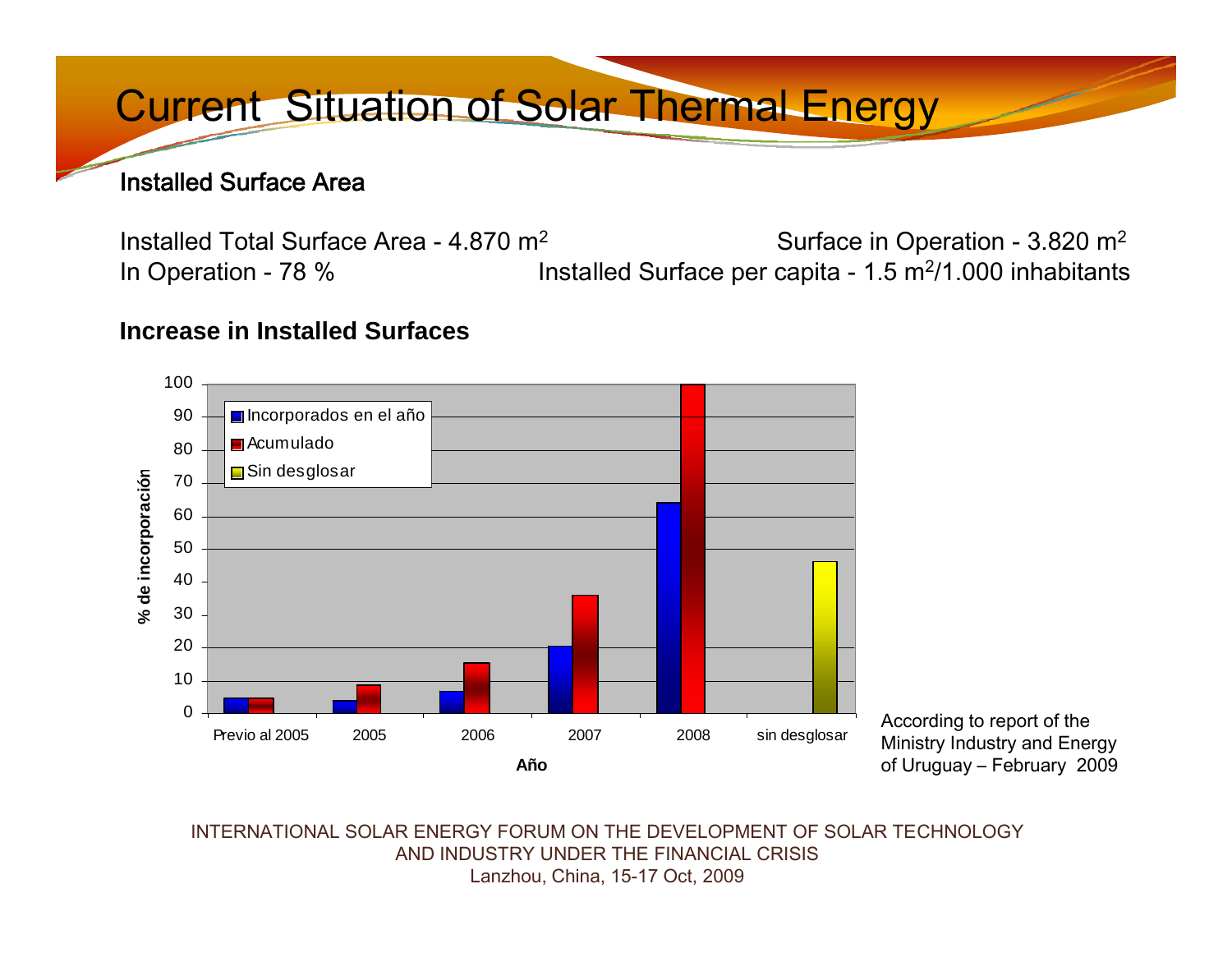### Geographic Distribution

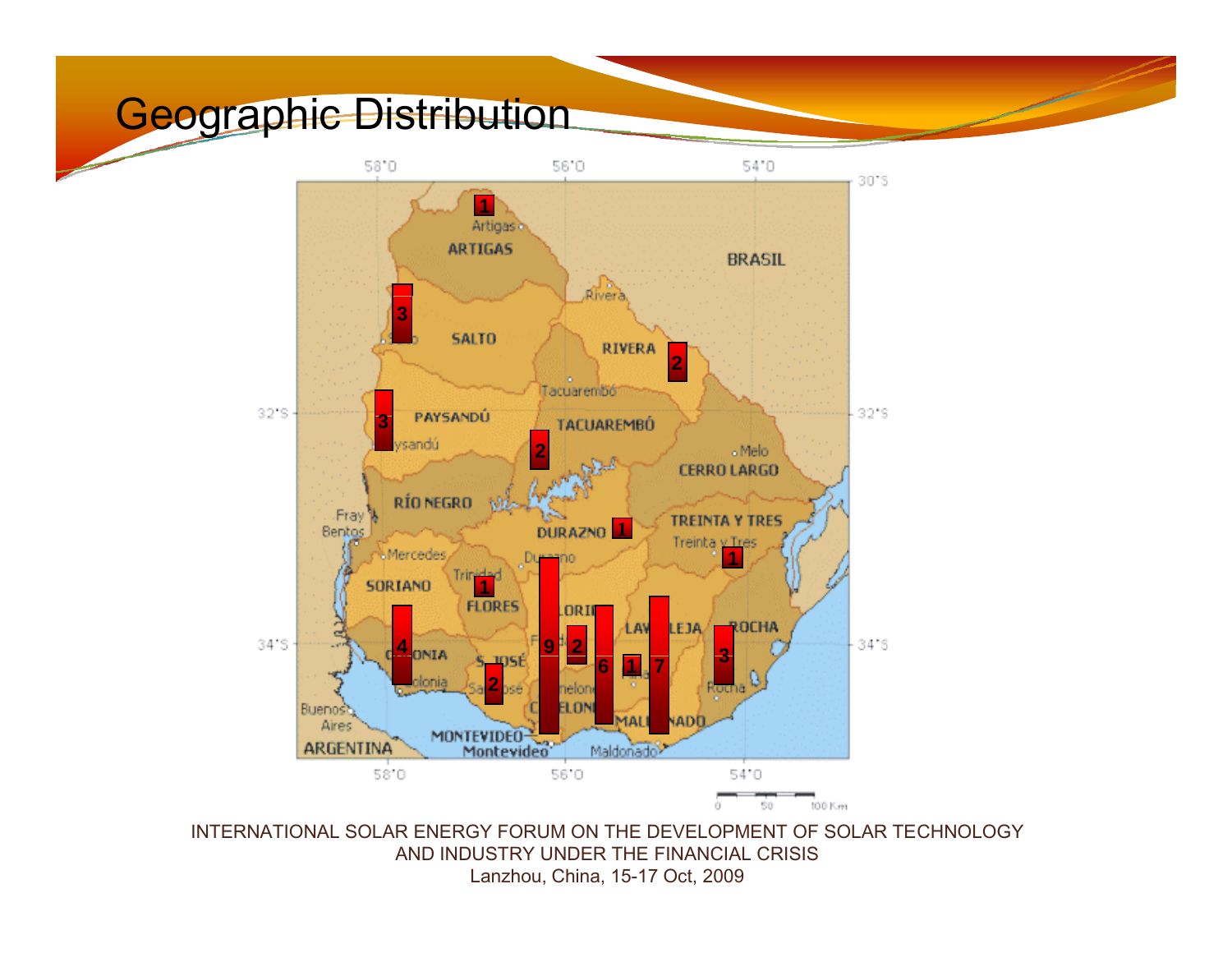### Importers – Producers of Solar Collectors

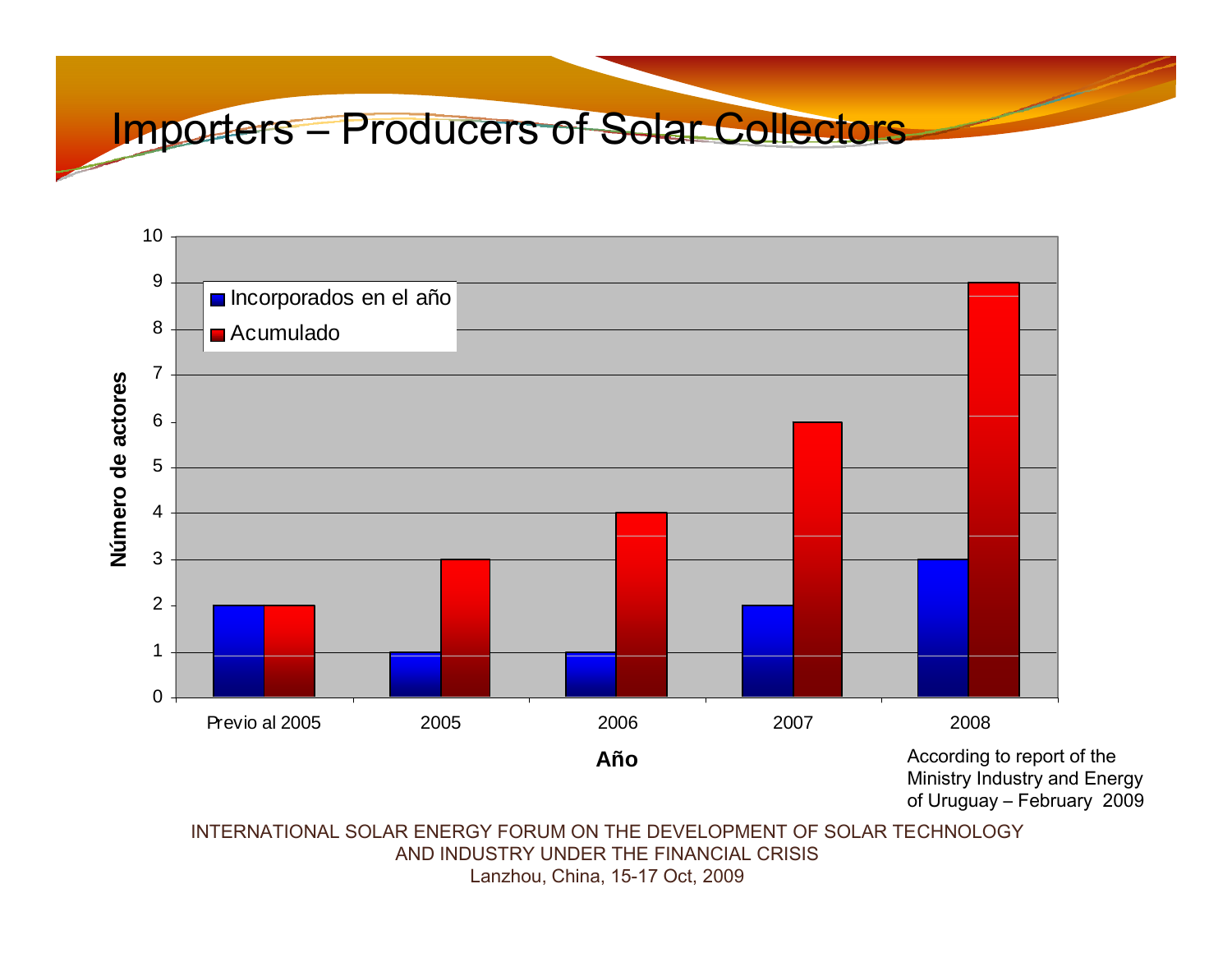Comparative advantages of Solar Energy

- **ENVIRONMENT** 
	- It is a self sufficient energy resource, clean, quiet, free and reliable.
	- - Replaces fossil fuel and biomass consumption, preventing or slowing the depletion of limited natural resources.
	- -Renewable
	- Clean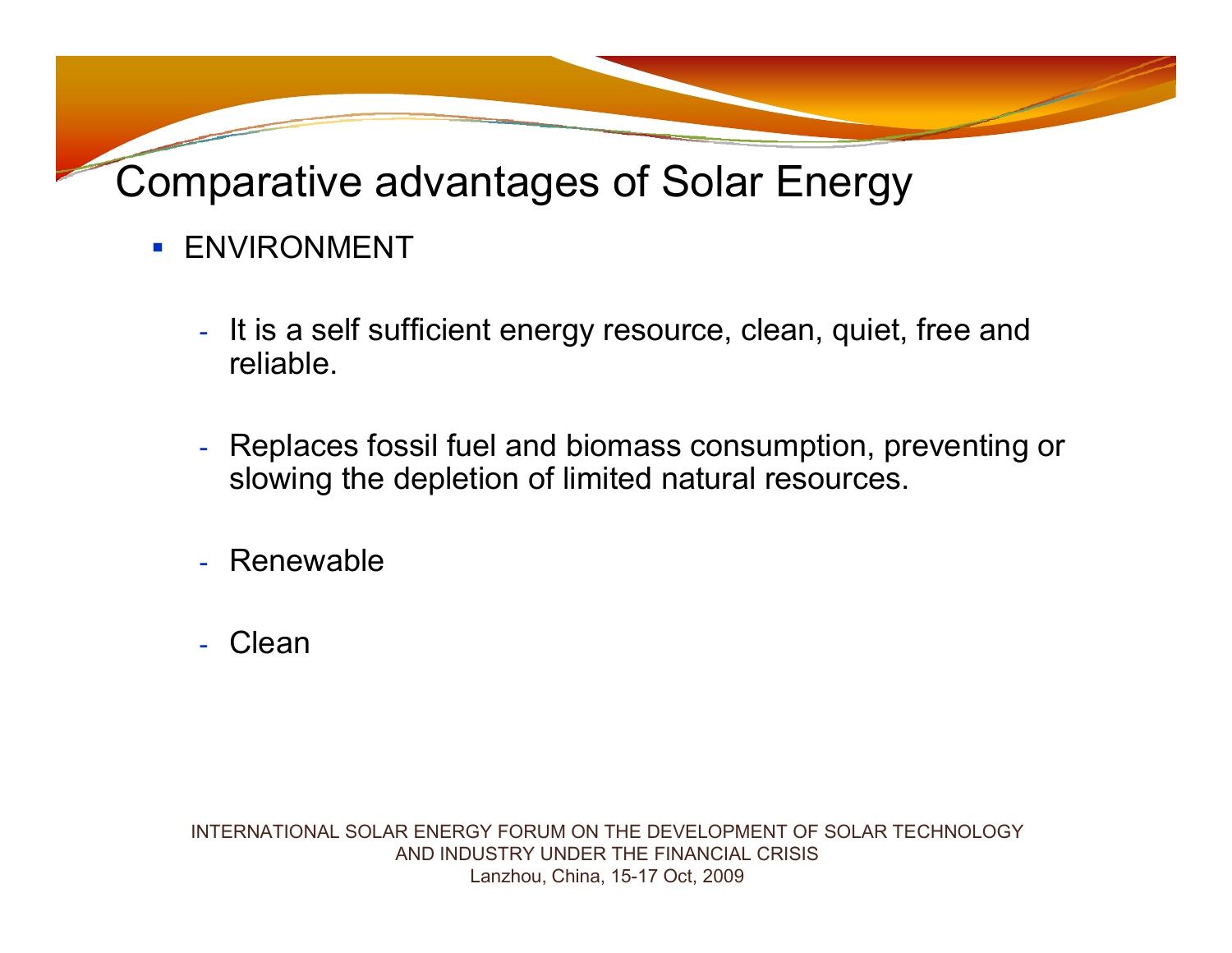## Comparative advantages of Solar Energy

#### $\mathcal{L}^{\mathcal{L}}$ STRATEGIC

- -Reduces reliance on imported energy supply.
- -It promotes self-sufficiency and energy independence.
- - It involves a paradigm shift in energy production, which will progressively decentralize.
- - It positions Uruguay as an environmental responsible tourist destination.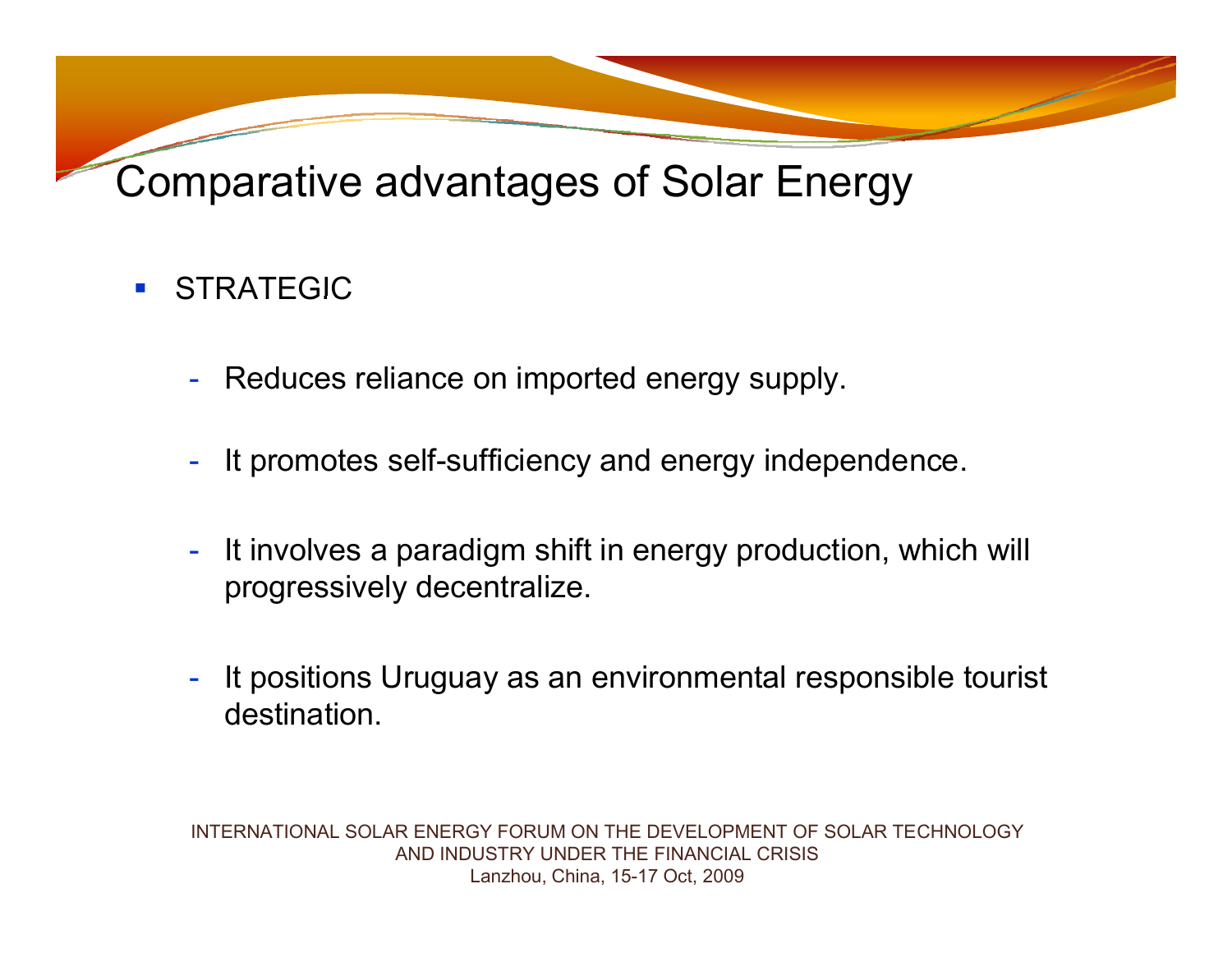## Compartive advantajes of Solar Energy

- $\mathcal{L}_{\mathcal{A}}$ SOCIAL INTEREST
- -**Generation of skilled jobs** directly employed in duction, and jobs in installation and maintenance of facilities.

| <b>SOCIAL INTEREST</b>                                                                                                          | Energy               | employment generated<br>per Tera watt-hour |
|---------------------------------------------------------------------------------------------------------------------------------|----------------------|--------------------------------------------|
| Generation of skilled jobs<br>directly employed in<br>production, and jobs in<br>installation and<br>maintenance of facilities. | Nuclear              | 75                                         |
|                                                                                                                                 | PCHs                 | 120                                        |
|                                                                                                                                 | Gás natural          | 250                                        |
|                                                                                                                                 | Hidroeletricidade    | 250                                        |
|                                                                                                                                 | Petróleo             | 260                                        |
|                                                                                                                                 | Petróleo offshore    | 265                                        |
|                                                                                                                                 | Carvão               | 370                                        |
|                                                                                                                                 | Lenha                | 733 - 1.067                                |
|                                                                                                                                 | Eólica               | $918 - 2.400$                              |
|                                                                                                                                 | Alcool               | $3.711 - 5.392$                            |
| Reference "Ciudades Solares                                                                                                     | Solar (fotovoltaica) | 29.580 - 107.000                           |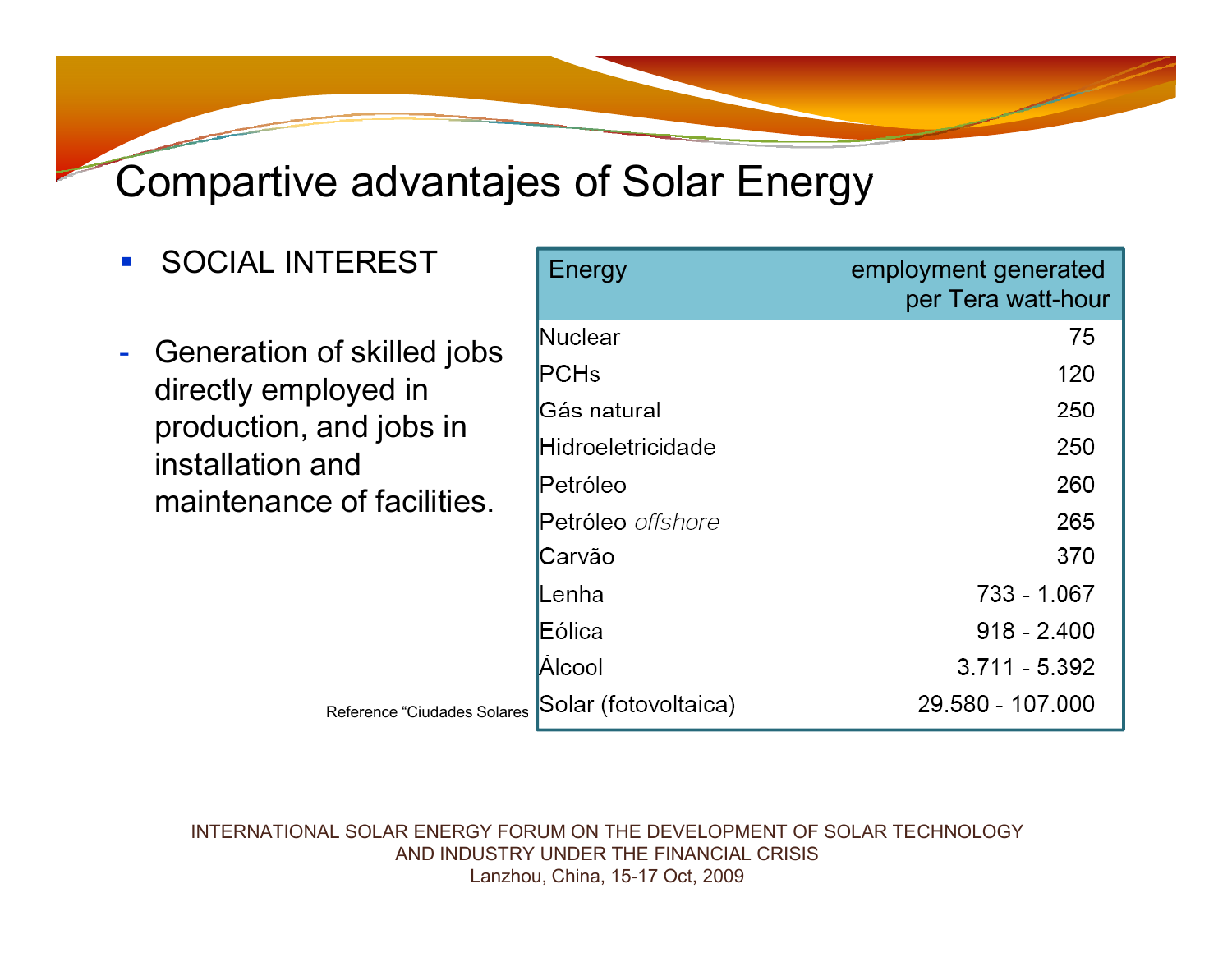Comparative advantages of Solar Energy

 $\overline{\phantom{a}}$ **ECONOMICS** 

> Direct reduction in the consumption of electricity, fuel oil, gas or biomass.

- The investment is recovered with the saved energy consumption in a short period.

- • In the case of swimming pool the period could be about 3.5 years.
- $\bullet$  In the case of hotels, when the former energy is electricity, this period could be 4 to 5 years.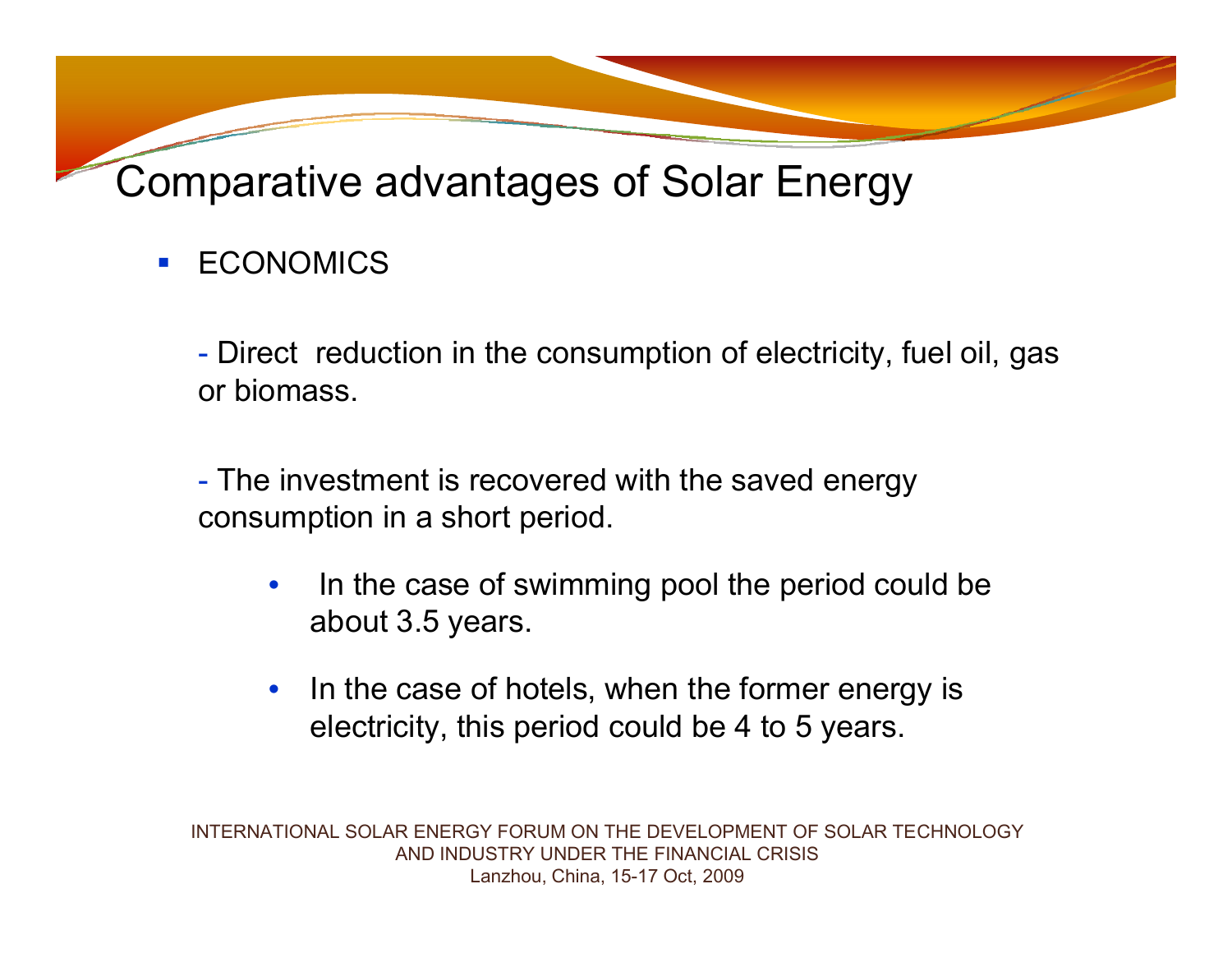### THERMAL SOLAR ENERGY LAW . Approved in September 2009.

### **Summary**

Articles 1 and 2 The new law states that solar energy is of national interest and gives the Executive the power to grant tax exemptions.

### Article 3 , 4 and 5.

For new health care centers, hotels and clubs where its forecast for hot water consumption involves more than 20% of total energy consumption, solar heating is mandatory for at least 50  $\%$  of its available energy to heat water

### Article 6

All those new public sector buildings whose forecast for hot water consumption involves more than 20% of total energy consumption must have, within five years of promulgation of this law, at least 50 % of its available energy to heat water using solar thermal energy.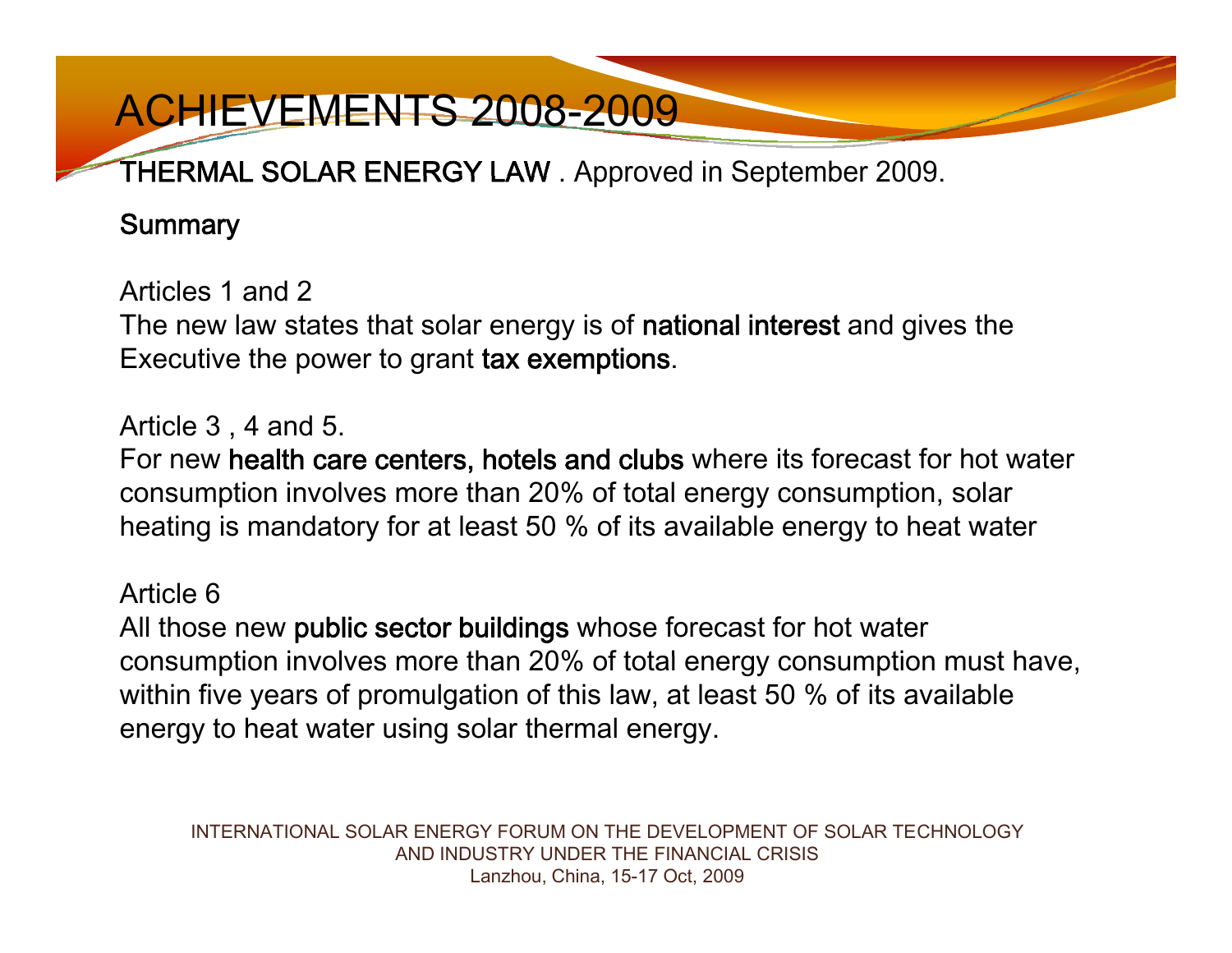THERMALSOLAR ENERGY LAW . Approved in September 2009.

Article 7 –

The Ministry of Industry, Energy and Mining may require from all new industrial or agro-industrial enterprises, a technical assessment of the feasibility of installing solar collectors.

### Article 8 .-

The new heated pools or those existing that would be re-conditioned, must have full equipment for heating water by solar energy, provided that no use other renewable energy sources are used for this purpose.

### Article 9 and 10 .

The Ministry of Industry, Energy and Mining, determines the required and applicable regulations. While The Executive, in consultation with relevant agencies, may determine exemptions through regulation, for reasons such as water consumption volume, area, size of equipment, hours of shade or use other mechanisms power generation.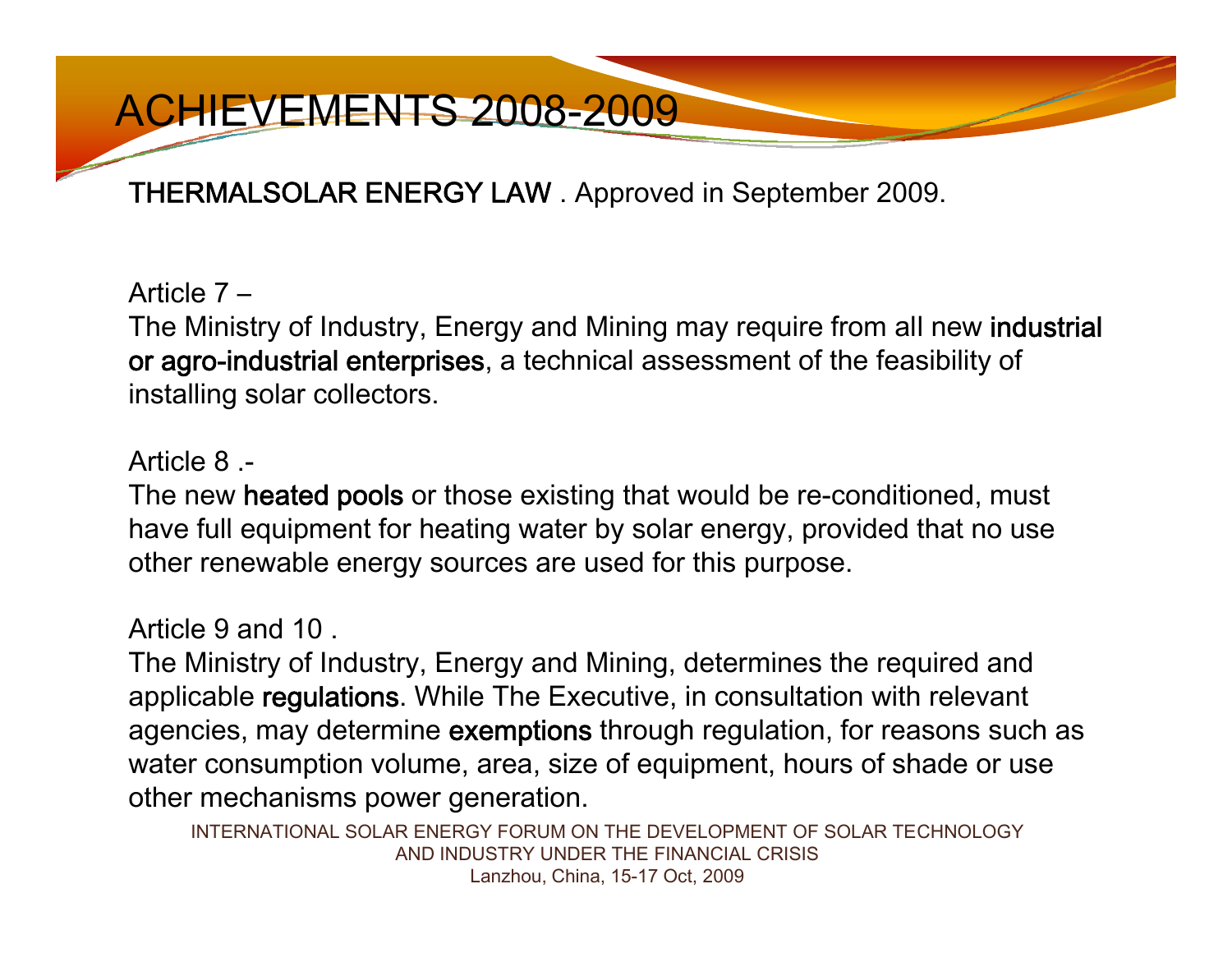THERMAL SOLAR ENERGY LAW . Approved in September 2009.

Article 11 and 12 11 12 .

The Ministries of Industry, Energy and Mining, Social Development and Housing, Territorial Planning and Environment will be responsible for coordinating a program to ensure facilitation in the use of solar thermal energy. To authorize the Executive to the exoneration and release all or part of the Value Added Tax (VAT), Specific Internal (IMESI) and customs taxes, on solar collectors and domestic manufacturing uncompetitive with imported domestic industry as well as goods and services uncompetitive domestic and imported with the domestic industry, necessary for their manufacture.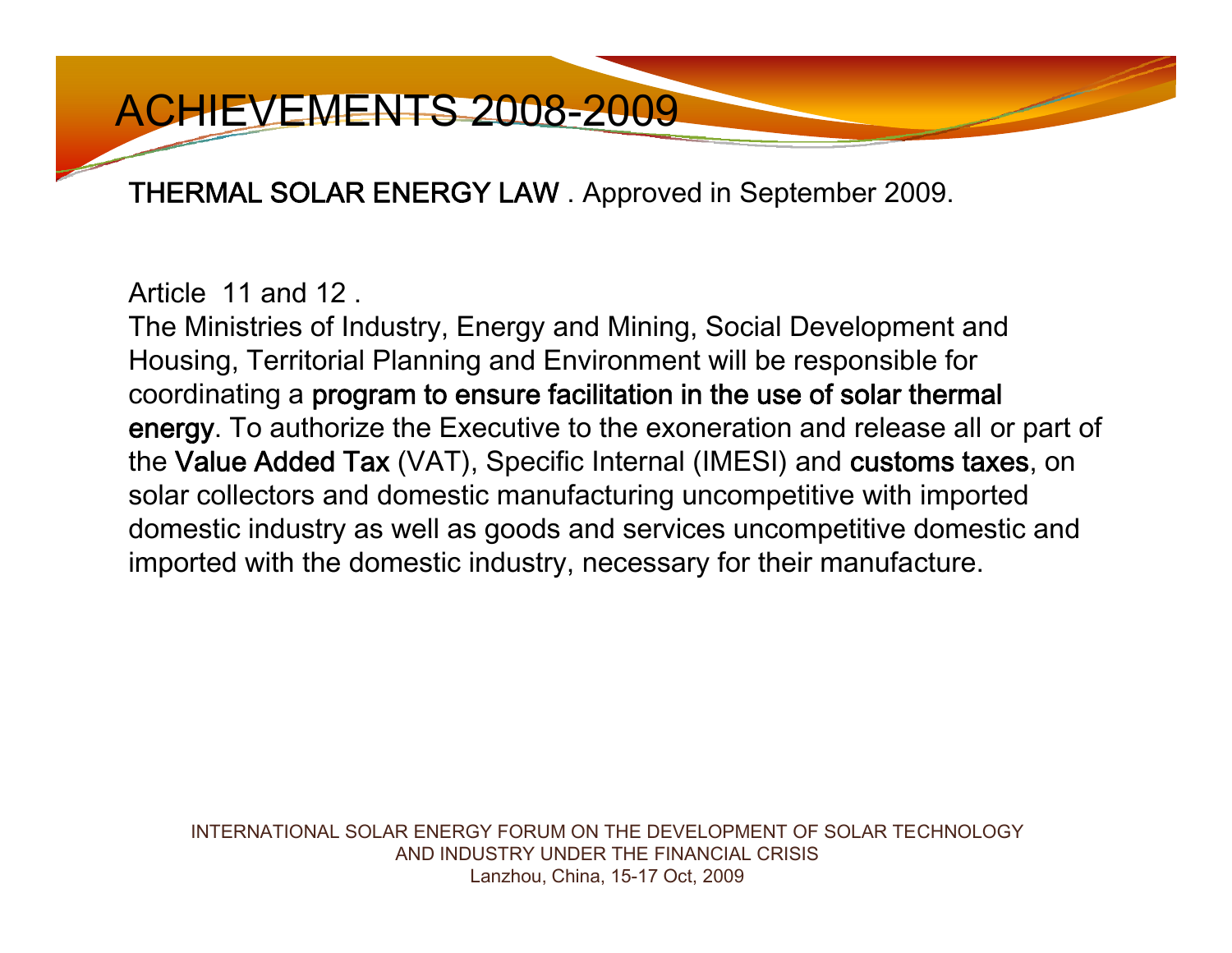•UNIT (Uruguayan Institute For Technical Norms )

### TECHNICAL COMMITTEE IN ENERGY EFFICIENCY OF SOLAR COLLECTORS.

Approved documents:

≻UNIT-ISO 9806-1, Thermal performance of glazed solar collectors considering the pressure drop.

¾UNIT-ISO 9806-2, Test proceeding for qualification.

¾UNIT-ISO 9806-3, Thermal performance of Unglazed solar

collectors, considering the pressure drop.

¾UNIT-ISO 9488, Solar energy. Glossary.

¾UNIT 705, Solar collectors – Requirements.

≻ISO 9459-2, Sanitary water heating. Part 2: External test methods for characterization and prediction of annual performance of Solar Systems.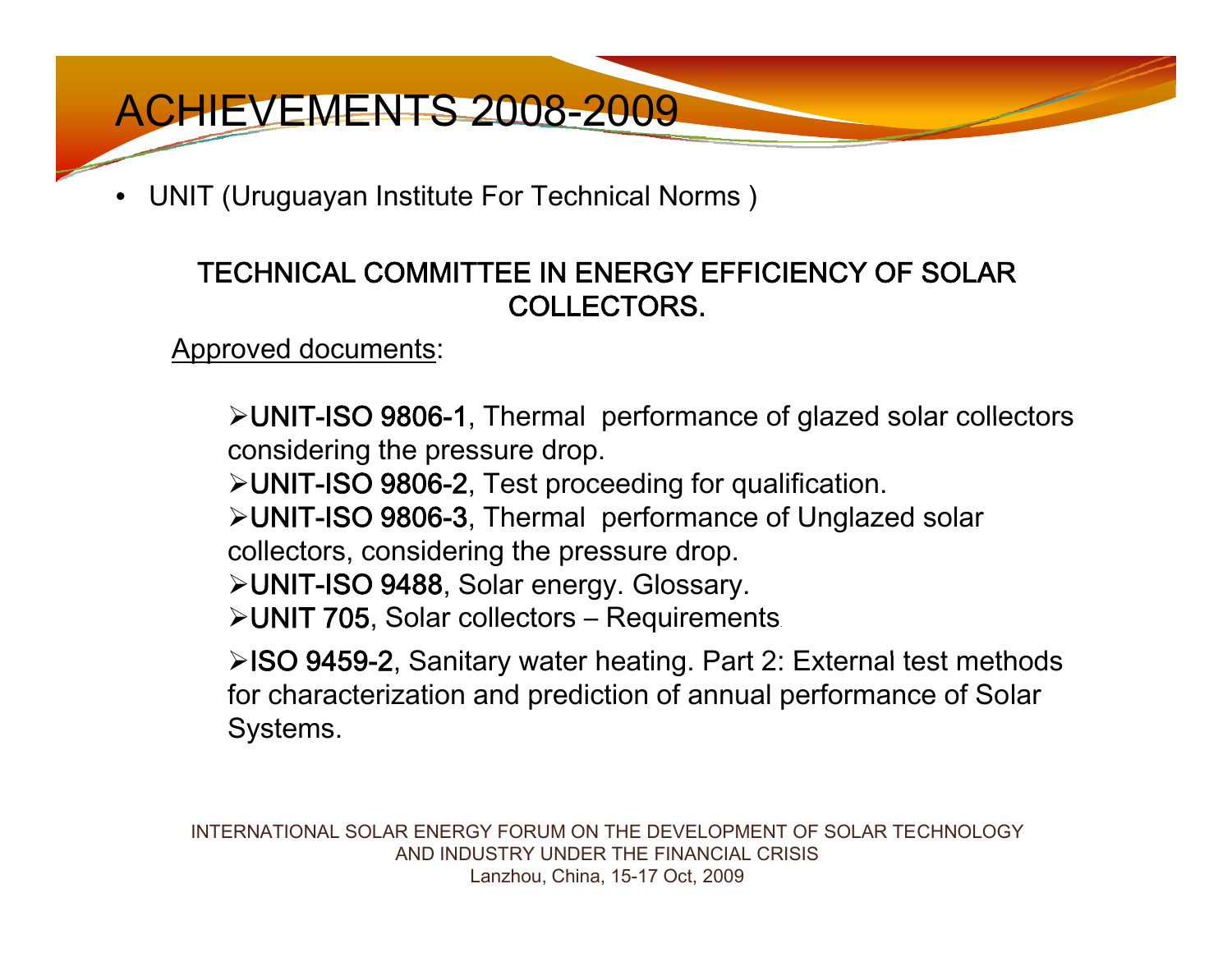### PROJECT 2010

### Project "Piriápolis Solar City"

A Solar Board proposal supported by local institutions: Tourism Promotion Association. (Member of the Commercial Association, Association of Real State Agencies, Hotel and Restaurants Association, Local Government, and Ministry of Tourism).



### Photovoltaic Solar Farm

Supported by the Japan International Cooperation Agency (JICA) (Cool Earth Program)

It will be connected to the local energy grid, and it will supply 300 kW, in the north area of Uruguay.

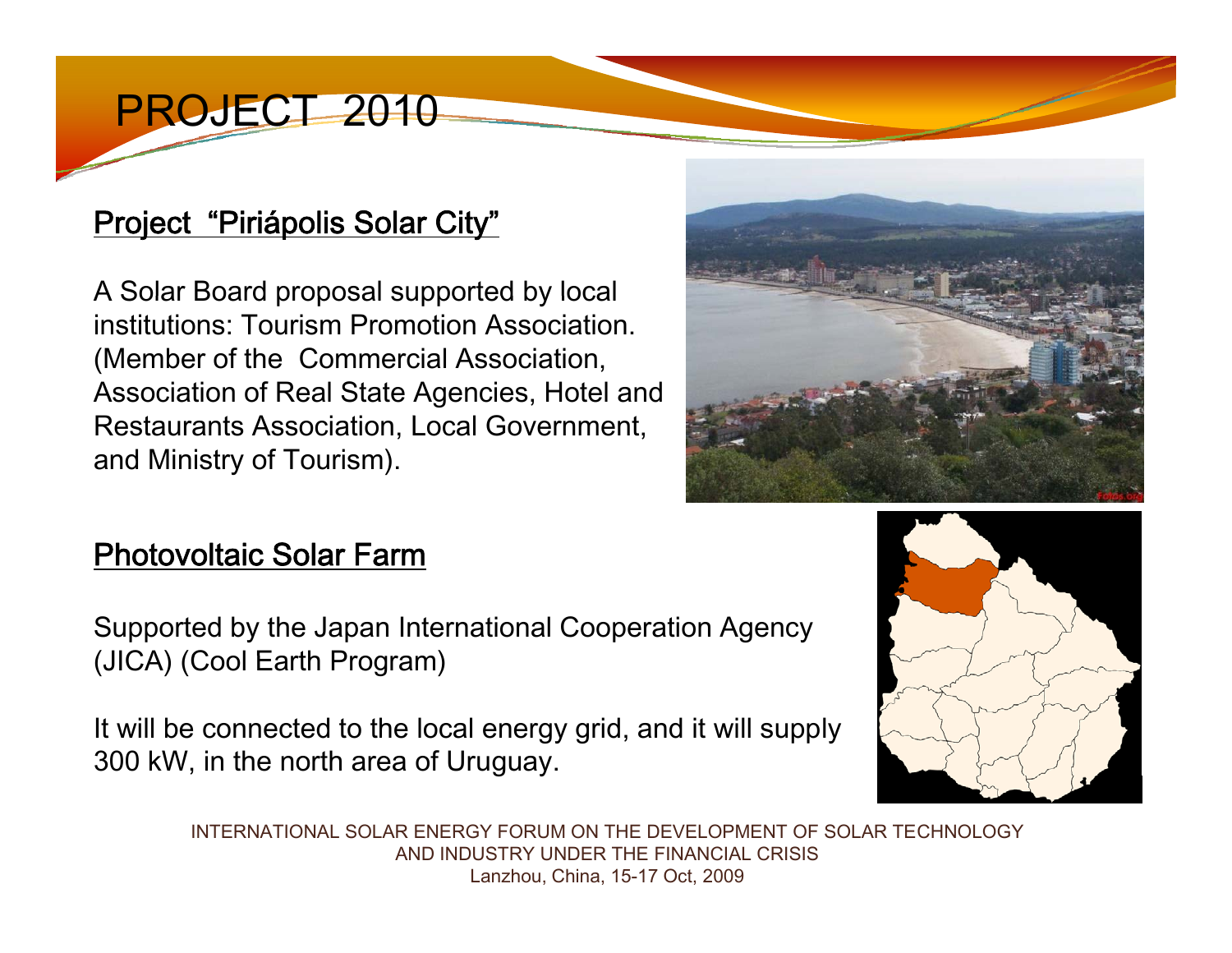

### <sup>m</sup><sup>2</sup> solar collector per 1000 hab.

Year 2006

| Israel        | 770 |
|---------------|-----|
| Chipre        | 730 |
| Austria       | 343 |
| Alemania      | 104 |
| Dinamarca     | 69  |
| España        | 15  |
| Holanda       | 39  |
| China         | 74  |
| <b>Brasil</b> | 17  |



**Uruguay (m2 cada 1000 habitantes)**

- 
- 1.5 Lat 31º 34º S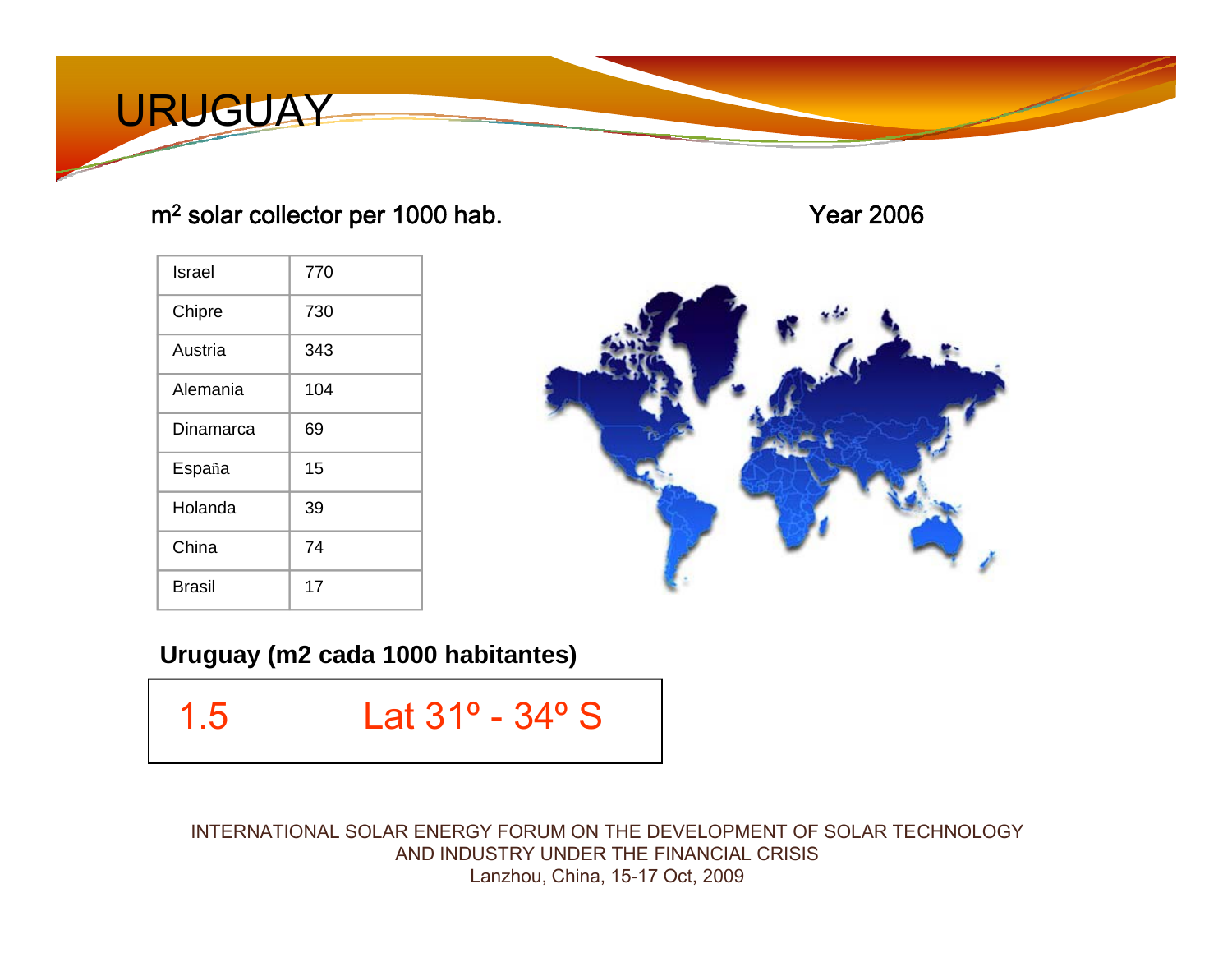

If Uruguay pretend to achieve a goal of 10 m2 of solar collectors per 1000 hab., it should install 35.000 m2, that could means an installed capacity of 24MW.